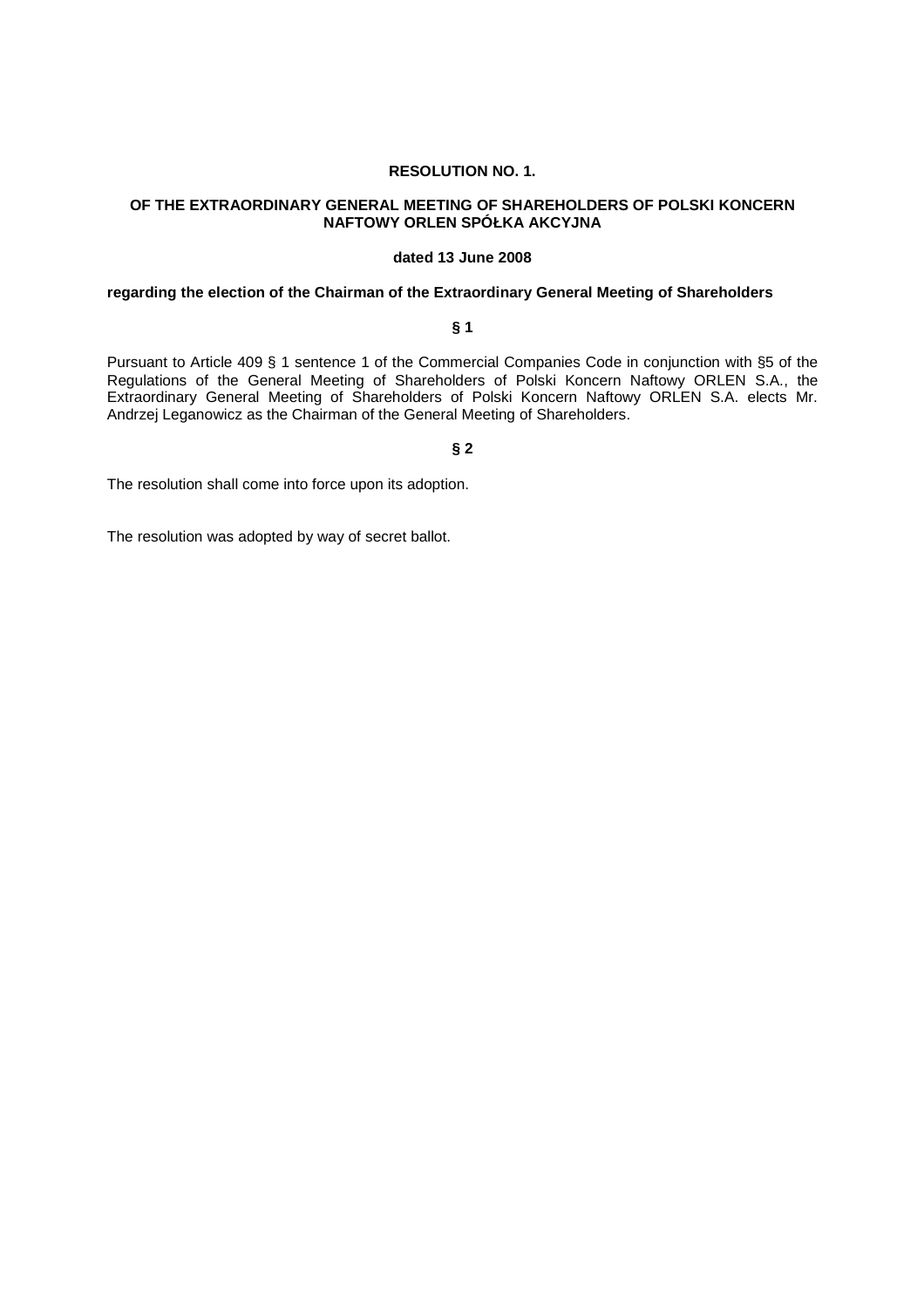## **RESOLUTION NO. 2.**

## **OF THE EXTRAORDINARY GENERAL MEETING OF SHAREHOLDERS OF POLSKI KONCERN NAFTOWY ORLEN SPÓŁKA AKCYJNA**

#### **dated 13 June 2008**

#### **regarding the adoption of the agenda of the Extraordinary General Meeting of Shareholders**

## **§ 1**

The Extraordinary General Meeting of Shareholders of Polski Koncern Naftowy ORLEN S.A. adopts the following agenda:

- 1. Opening of the General Meeting of Shareholders.
- 2. Election of the Chairman of the General Meeting of Shareholders.
- 3. Confirmation of the proper convention of the General Meeting of Shareholders and its ability to adopt resolutions.
- 4. Adoption of the agenda.
- 5. Election of the Tellers Committee.
- 6. Changes in the composition of the Supervisory Board.
- 7. Conclusion of the General Meeting of Shareholders.

## **§ 2**

The resolution shall come into force upon its adoption.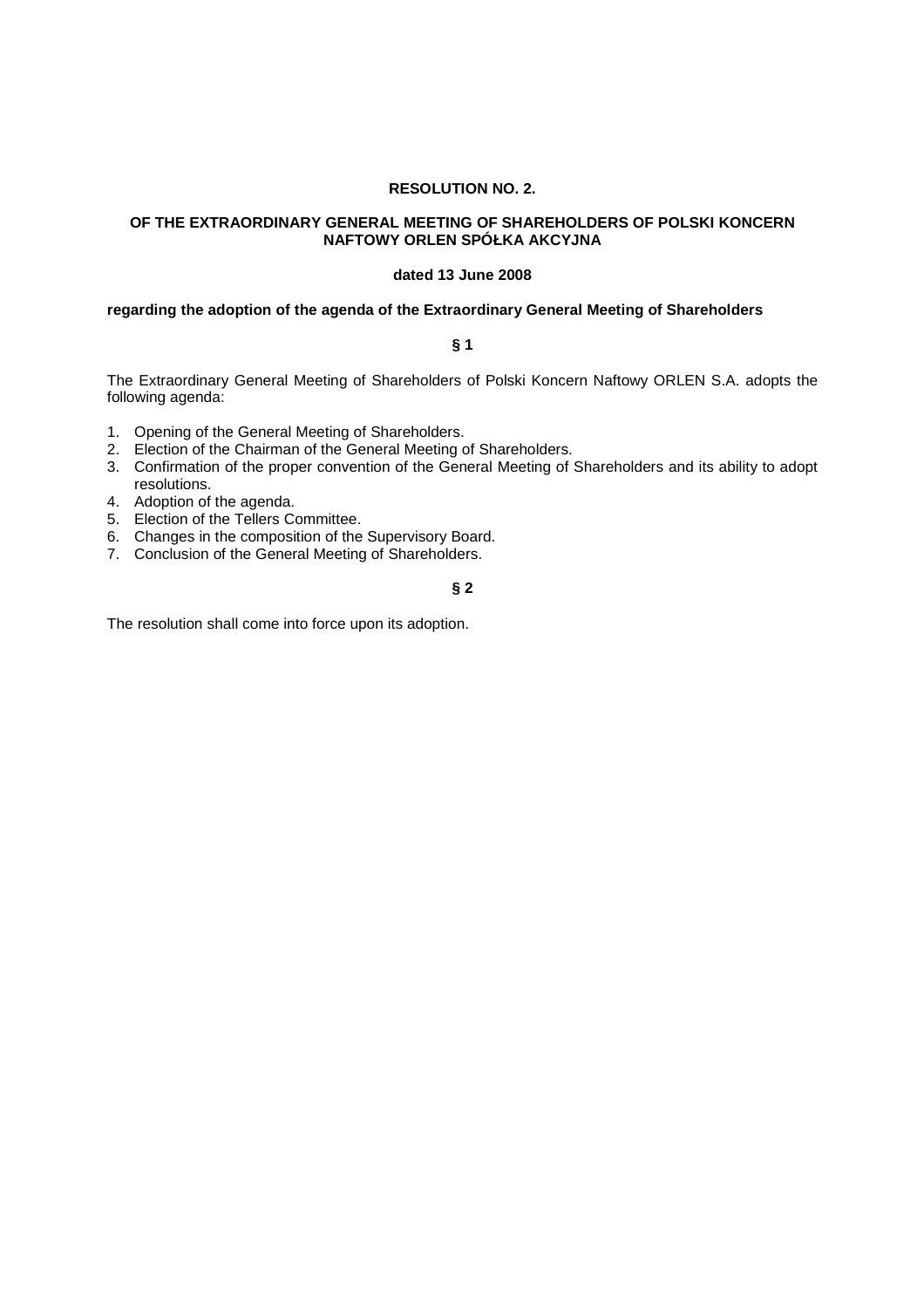### **RESOLUTION NO. 3.**

## **OF THE EXTRAORDINARY GENERAL MEETING OF SHAREHOLDERS OF POLSKI KONCERN NAFTOWY ORLEN SPÓŁKA AKCYJNA**

#### **dated 13 June 2008**

## **regarding the election of the Tellers Committee**

## **§ 1**

Pursuant to § 8 of the Regulations of the General Meeting of Shareholders of Polski Koncern Naftowy ORLEN S.A., the Extraordinary General Meeting of Shareholders of Polski Koncern Naftowy ORLEN S.A. elects the following persons as members of the Tellers Committee:

- Marcin Kaminski

- Agnieszka Milke

- Maciej Maicki

#### **§ 2**

The resolution shall come into force upon its adoption.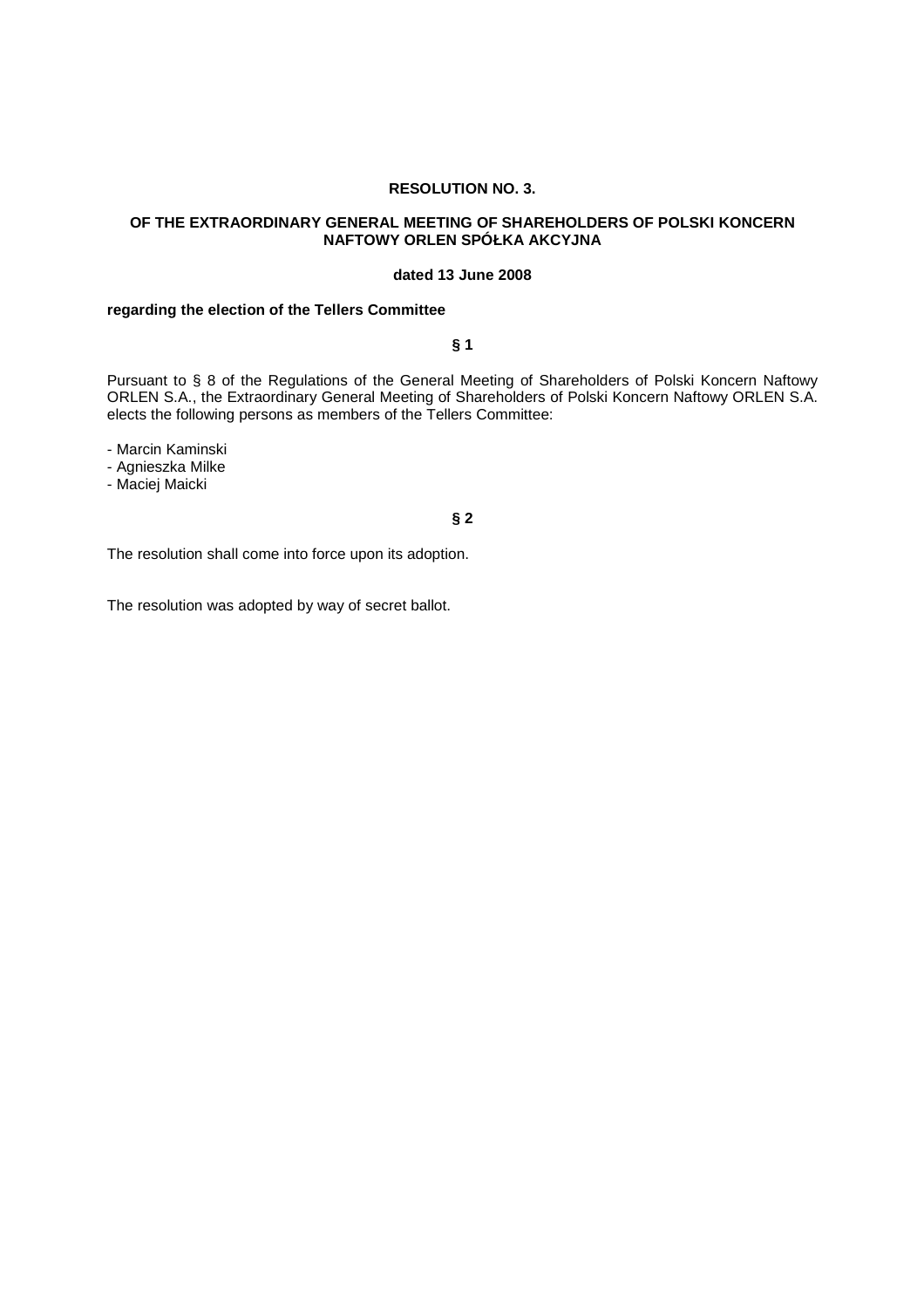## **RESOLUTION NO. 4.**

## **OF THE EXTRAORDINARY GENERAL MEETING OF SHAREHOLDERS OF POLSKI KONCERN NAFTOWY ORLEN SPÓŁKA AKCYJNA**

## **dated 13 June 2008**

## **regarding the establishment of the number of members of the Supervisory Board**

## **§ 1**

Pursuant to § 14 item 1 of the Regulations of the General Meeting of Shareholders of Polski Koncern Naftowy ORLEN S.A., the Extraordinary General Meeting of Shareholders establishes the composition of the Supervisory Board of Polski Koncern Naftowy ORLEN S.A. to consist of 9 persons.

#### **§ 2**

The resolution shall come into force upon its adoption.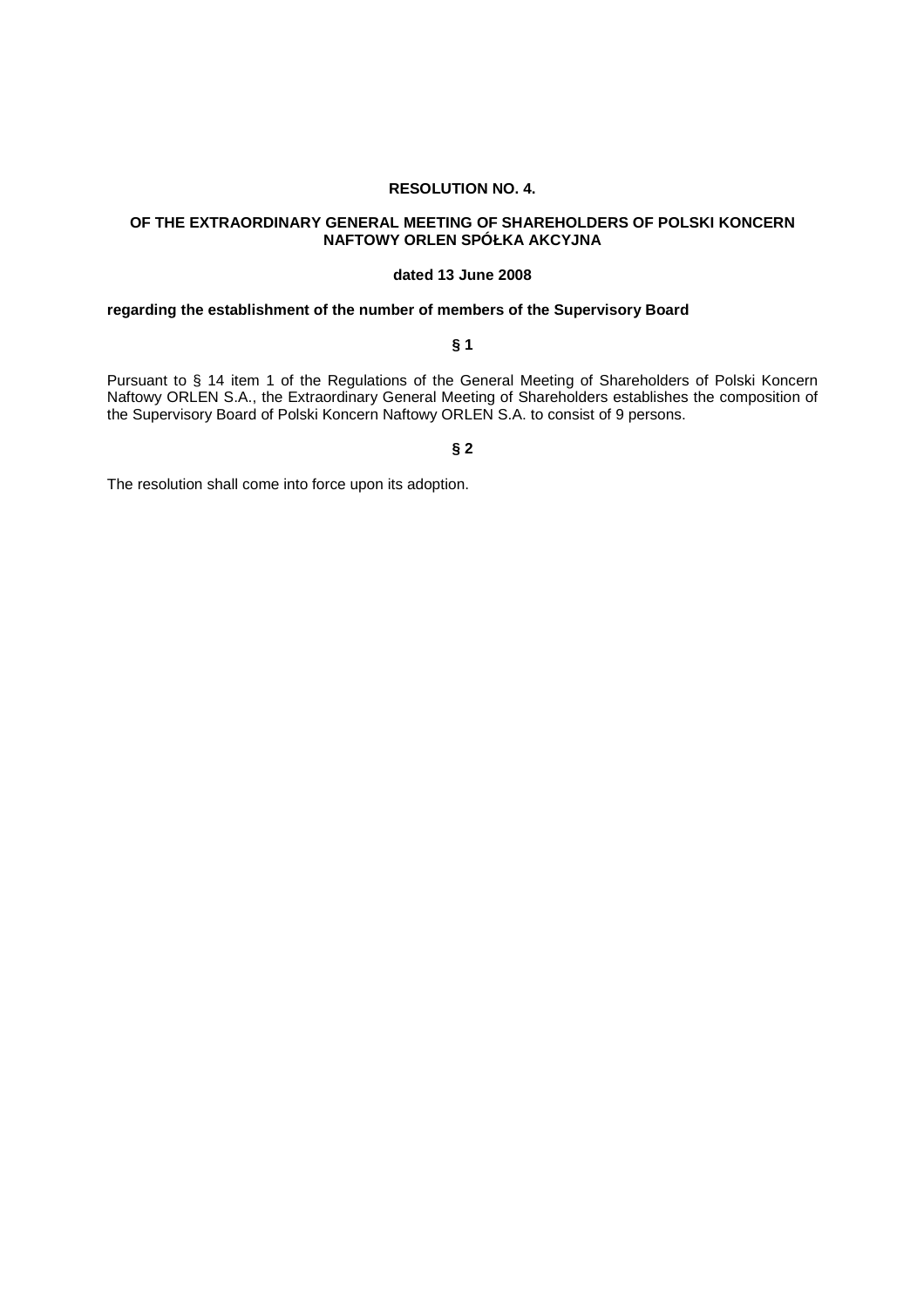### **RESOLUTION NO. 5.**

## **OF THE EXTRAORDINARY GENERAL MEETING OF SHAREHOLDERS OF POLSKI KONCERN NAFTOWY ORLEN SPÓŁKA AKCYJNA**

#### **dated 13 June 2008**

## **regarding the recall from the position on the Supervisory Board of Polski Koncern Naftowy ORLEN Spółka Akcyjna**

## **§ 1**

Pursuant to § 8 item 2 pt. 2 of the Company Statutes, the Extraordinary General Meeting of Shareholders of Polski Koncern Naftowy ORLEN S.A. recalls Mr. Raimondo Eggink from the position on the Supervisory Board of Polski Koncern Naftowy ORLEN Spółka Akcyjna.

# **§ 2**

The resolution shall come into force on the day of its adoption.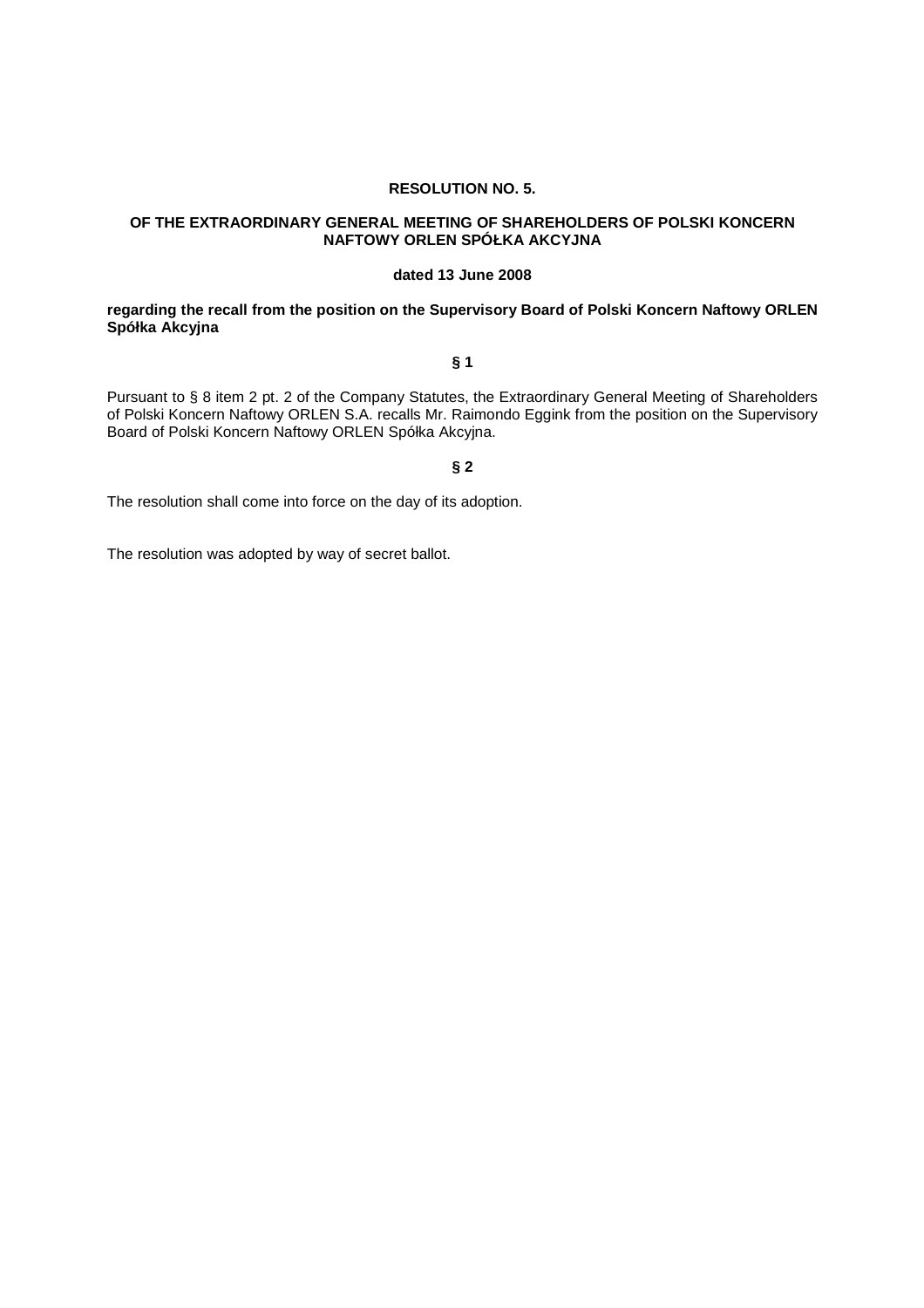### **RESOLUTION NO. 6.**

## **OF THE EXTRAORDINARY GENERAL MEETING OF SHAREHOLDERS OF POLSKI KONCERN NAFTOWY ORLEN SPÓŁKA AKCYJNA**

## **dated 13 June 2008**

## **regarding the recall from the position on the Supervisory Board of Polski Koncern Naftowy ORLEN Spółka Akcyjna**

## **§ 1**

Pursuant to § 8 item 2 pt. 2 of the Company Statutes, the Extraordinary General Meeting of Shareholders of Polski Koncern Naftowy ORLEN S.A. recalls Mr. Ryszard Stefanski from the position on the Supervisory Board of Polski Koncern Naftowy ORLEN Spółka Akcyjna.

## **§ 2**

The resolution shall come into force on the day of its adoption.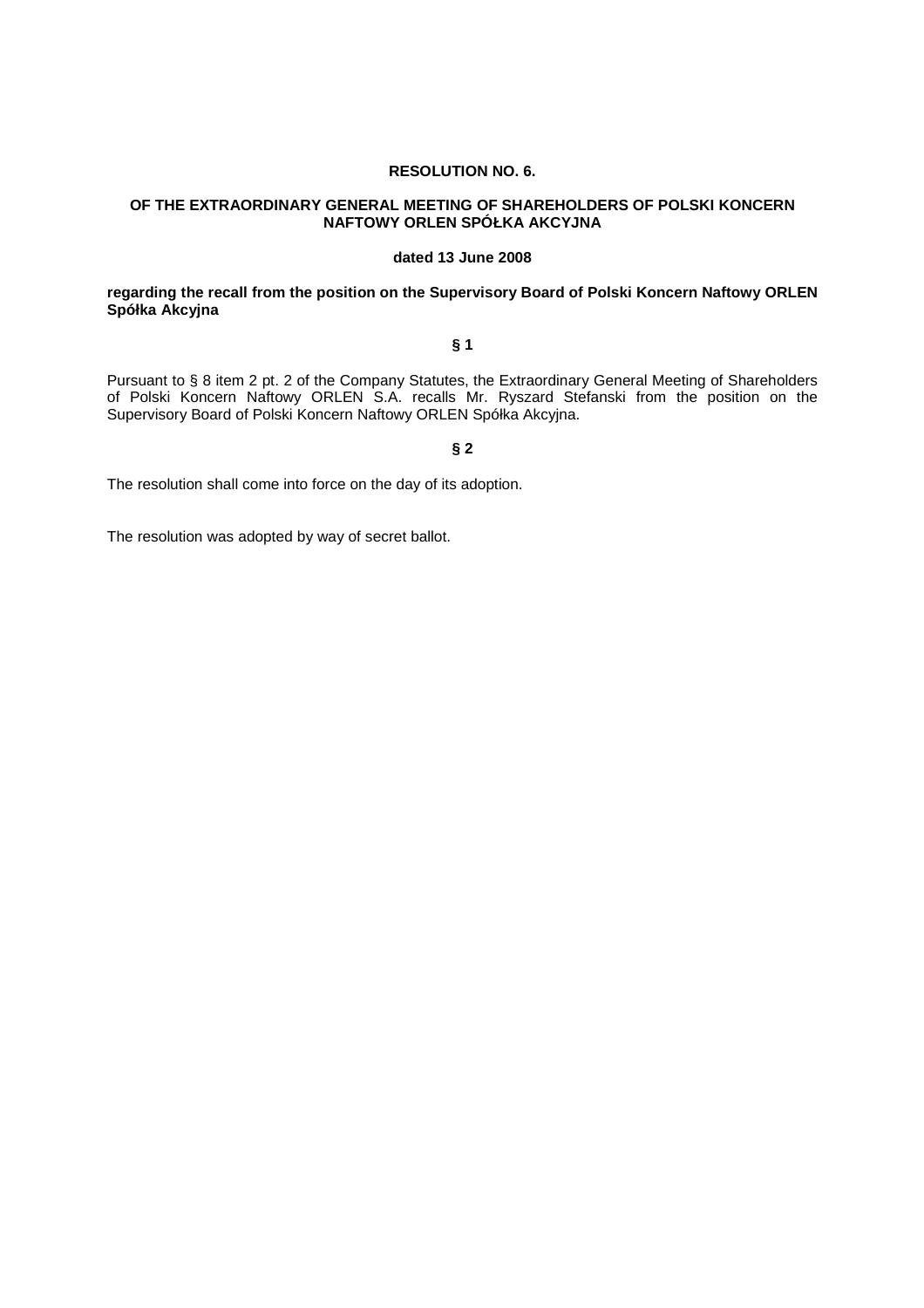### **RESOLUTION NO. 7.**

## **OF THE EXTRAORDINARY GENERAL MEETING OF SHAREHOLDERS OF POLSKI KONCERN NAFTOWY ORLEN SPÓŁKA AKCYJNA**

#### **dated 13 June 2008**

## **regarding the appointment to the position in the Supervisory Board of Polski Koncern Naftowy ORLEN Spółka Akcyjna**

#### **§ 1**

Pursuant to § 8 item 2 pt. 2 of the Company Statutes, the Extraordinary General Meeting of Shareholders of Polski Koncern Naftowy ORLEN S.A. appoints Mr. Jaroslaw Stanislaw Roclawski to the position in the Supervisory Board of Polski Koncern Naftowy ORLEN Spółka Akcyjna.

# **§ 2**

The resolution shall come into force on the day of its adoption.